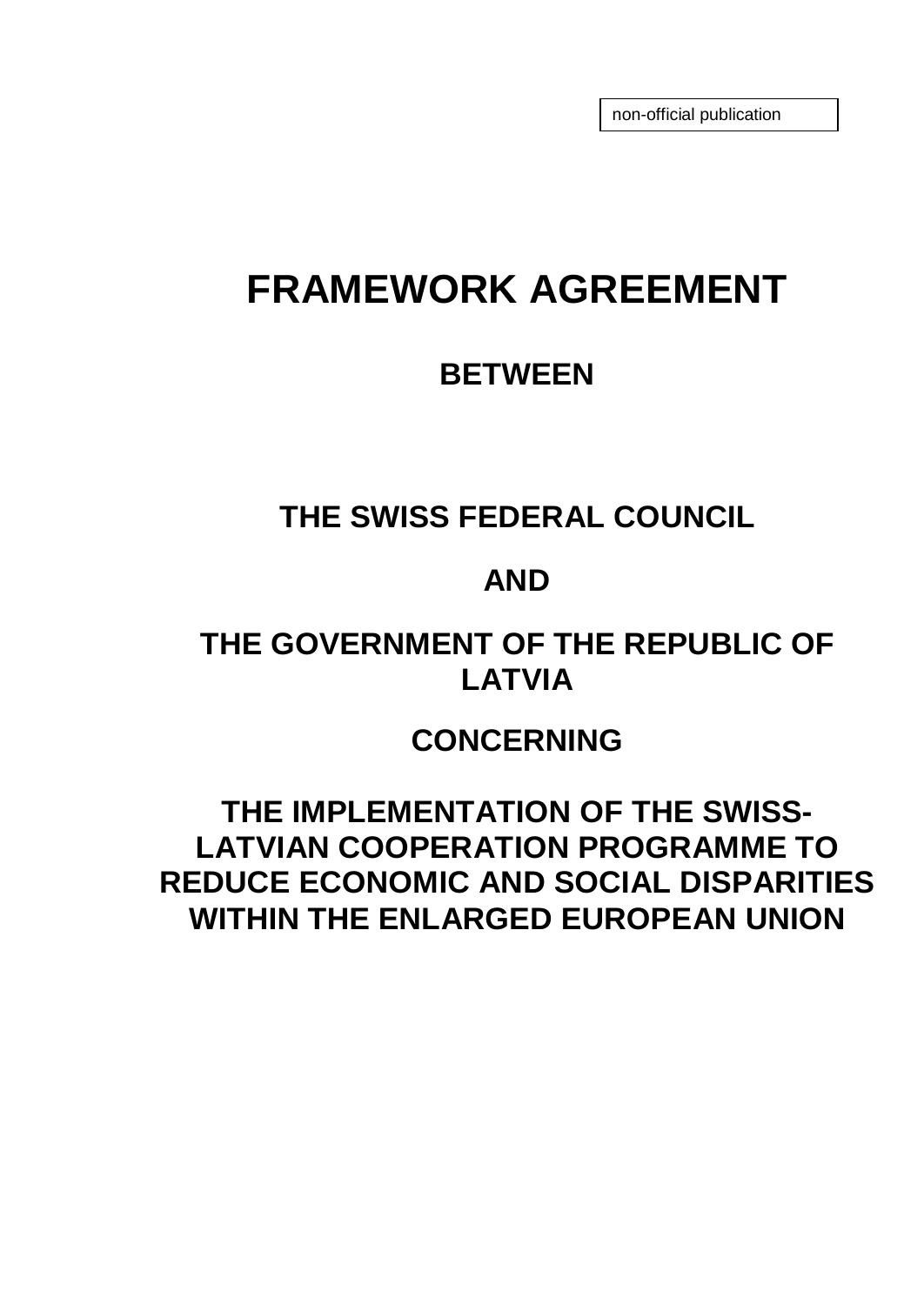THE SWISS FEDERAL COUNCIL (hereinafter referred to as "Switzerland")

#### AND

THE GOVERNMENT OF THE REPUBLIC OF LATVIA (hereinafter referred to as "Latvia")

hereinafter collectively referred to as "the Parties",

- AWARE of the importance of the enlargement of the European Union (EU) for the stability and prosperity in Europe;
- NOTING the solidarity of Switzerland with the endeavours of the EU to reduce economic and social disparities within the EU;
- BUILDING upon the successful cooperation between the two countries during Latvia's transition process leading to its accession to the EU;
- HAVING regard to the friendly relations between the two countries;
- DESIROUS of strengthening these relations and the fruitful cooperation between the two countries;
- INTENDING to promote further the social and economic development in Latvia;
- IN VIEW of the fact that the Swiss Federal Council has expressed, in a Memorandum of Understanding with the European Community of 27 February 2006, the intention that Switzerland shall contribute up to 1'000'000'000 CHF (one billion CHF) to reduce economic and social disparities within the enlarged EU (hereinafter referred to as "Memorandum of Understanding");

have agreed as follows:

#### **Article 1 – Definitions**

For the purpose of this Agreement, unless the context otherwise requires:

- "Contribution" means the non-reimbursable financial contribution granted by Switzerland under this Agreement;
- "Project" means a specific project or programme or other joint activities in the framework of this Agreement. A programme consists of component projects linked by a common theme or shared objectives;
- "Commitment" means the allocation of a certain amount of the Contribution to a Project agreed upon by the Parties;
- "Project Agreement" means an agreement between the Parties and, if need be, additional contracting parties, on the implementation of a Project agreed upon by the Parties;
- "National Coordination Unit" (NCU) means the Latvian unit in charge of the coordination of the Swiss-Latvian Cooperation Programme;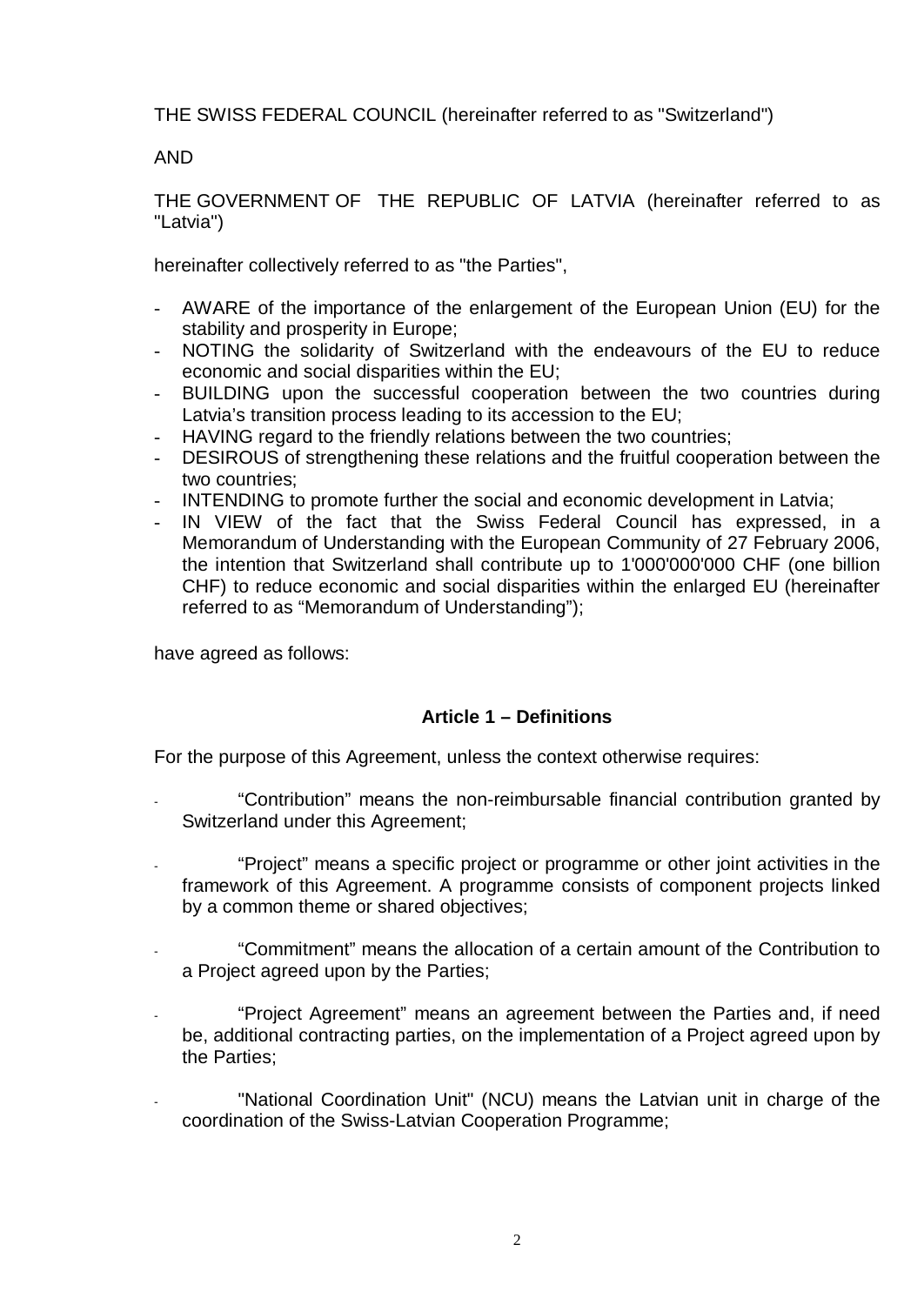- "Intermediate Body" means any public authority which acts under the responsibility of the NCU or which carries out duties on behalf of the NCU with regard to Executing Agencies implementing Projects;
- "Executing Agency" means any public authority, any public or private corporation as well as any organization recognized by the Parties and mandated to implement a specific Project financed under this Agreement;
- "Implementation Agreement" means an agreement between the NCU and/or the Intermediate Body and the Executing Agency for the implementation of the Project;
- "Block Grant" means a specific Project in form of a fund set up for a clearly defined purpose, providing assistance to organizations or institutions, facilitating a cost-effective administration mainly in programmes with many small projects;
- "Project Preparation Facility" means the facility providing financial support for the preparation of the Final Project Proposals;
- "Technical Assistance Fund" means a specific Project in form of a fund for the financing of tasks performed by the Latvian authorities additionally and exclusively for the implementation of the Contribution;
- "Scholarship Fund" means a specific Project in form of a fund for the financing of scholarships for Latvian students and researchers admitted at higher education and research institutions in Switzerland.

#### **Article 2 – Objectives**

1. The Parties shall promote the reduction of economic and social disparities within the enlarged EU through Projects mutually agreed upon between the Parties and in line with the Memorandum of Understanding and the Conceptual Framework for the Swiss-Latvian Cooperation Programme as outlined in Annex 1 of this Agreement.

2. The objective of this Agreement is to establish a framework of rules and procedures for the planning and implementation of the cooperation between the Parties.

#### **Article 3 – Amount of the Contribution**

1. Switzerland agrees to grant a non-reimbursable Contribution towards the reduction of economic and social disparities within the enlarged EU of up to CHF 59,880 million (fifty nine million and eight hundred eighty thousand Swiss Francs) to Latvia for a Commitment period of five years and a disbursement period of ten years, starting from the approval date of the Contribution by the Swiss Parliament, which is 14 June 2007.

2. Switzerland shall accept submissions of Final Project Proposals according to Annex 2, Chapter 2 for Commitment of funds until two months before the end of the Commitment period.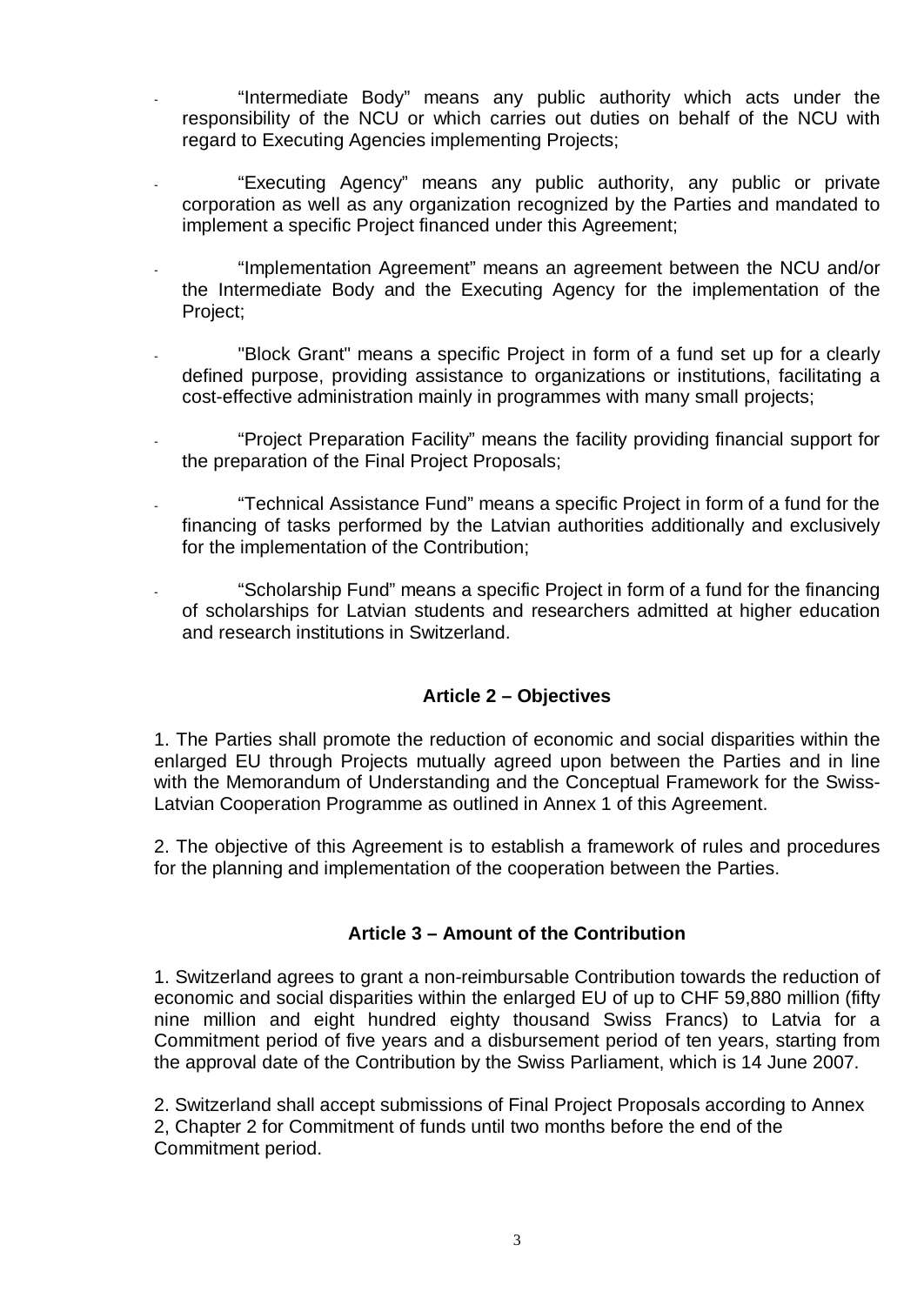3. Funds not committed during the Commitment period shall not be available anymore for the Swiss-Latvian Cooperation Programme.

#### **Article 4 – Scope**

The dispositions of this Agreement shall apply to national and trans-national Projects financed by Switzerland or co-financed by Switzerland with multilateral institutions and other donors, executed by an Executing Agency, mutually agreed upon by the Parties.

#### **Article 5 – Utilization of the Contribution**

1. The Contribution shall be used for the financing of Projects and can take any of the following forms:

- a) Financial and technical assistance for specific Projects
- b) Programmes
- c) Block Grants
- d) Project Preparation Facility
- e) Technical Assistance Fund
- f) Scholarships.

2. The Contribution shall be used in line with the objectives, principles, strategies and thematic focus as outlined in the Conceptual Framework in Annex 1.

3. 5% of the Contribution shall be used by Switzerland for its administration of this Agreement. This includes, inter alia, expenses for staff and consultants, administrative infrastructure, missions, monitoring and evaluation.

4. The Contribution, in the form of grants, may not exceed 60% of the total eligible costs of the Project, except in the case of Projects receiving additional financing in the form of budget allocations from national, regional or local authorities, in which case the Contribution may not exceed 85% of the total eligible costs. Institution-building and technical assistance Projects, Projects implemented by associations and foundations may be fully financed by the Contribution.

5. The following costs shall not be eligible for grant support: expenditures incurred before the signing of the respective Project Agreement by all parties, interests on debt, the purchase of real estate, staff costs of the Latvian Government and recoverable value added tax as specified in Article 7 of this Agreement.

#### **Article 6 – Coordination and Procedures**

1. To make sure that Projects have the greatest possible impact and in order to avoid duplication and overlapping with projects financed through means of structural and/or cohesion funding as well as by any other funding source, the Parties shall assure an effective coordination and share any information needed to that end.

2. All the correspondence exchanged between the Parties, including reports and Project documents, shall be drafted in English.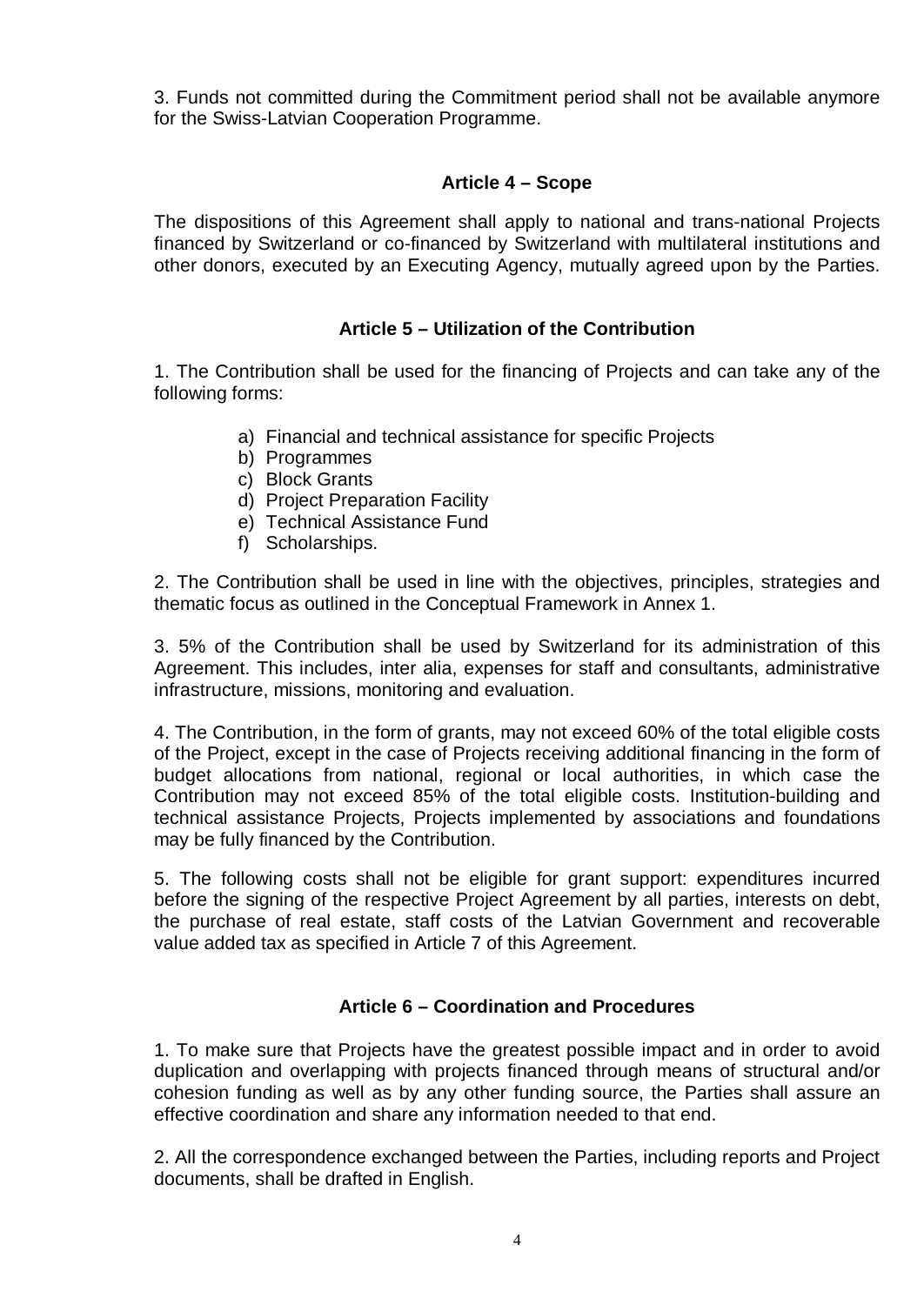3. As a general rule, each Project shall be subject to a Project Agreement, which shall set out the terms and conditions of grant assistance as well as the roles and responsibilities of the contracting parties.

4. Latvia is responsible for the identification of Projects to be financed by the Contribution. Switzerland can offer Latvia proposals to finance Projects, including Projects of multilateral, national or trans-national institutions. The rules and procedures for the selection and implementation of Projects are defined in Annex 2 and for Block Grants, the Project Preparation Facility, the Technical Assistance Fund and the Scholarship Fund in Annex 3.

5. All Projects shall be supported by Latvia and approved by Switzerland. The Parties attach high importance to the monitoring, the evaluation and the audit of Projects and of the Swiss-Latvian Cooperation Programme as stipulated in Annex 2. Switzerland, or any mandated third party acting on its behalf, is entitled to visit, monitor, review, audit and evaluate all activities and procedures related to the implementation of the Projects financed by the Contribution, as deemed appropriate by Switzerland. Latvia shall provide all requested or useful information and shall take or cause to be taken all actions allowing the successful realisation of such mandates.

6. Upon entry into force of this Agreement, Latvia shall open a separate bank account at the Bank of Latvia in which the funds received from the Swiss Contribution shall be deposited. The Swiss administration costs referred to in Article 5, Paragraph 3 of this Agreement shall not be managed through this account. The accumulated net interest shall be yearly reported to Switzerland.

7. Payment procedures are outlined in Annex 2, Chapter 4 of this Agreement.

#### **Article 7 – Value Added Tax and other Taxes and Charges**

1. Value added tax (VAT) shall be considered eligible expenditure only if it is genuinely and definitively borne by the Executing Agency. VAT which is recoverable, by whatever means, shall not be considered eligible even if it is not actually recovered by the Executing Agency or by the final recipients.

2. Other levies, taxes or charges, in particular direct taxes and social security contributions on salaries and wages, shall constitute eligible expenditure only if they are genuinely and definitively borne by the Executing Agency.

#### **Article 8 – Annual Meetings and Reporting**

1. In order to ensure effective implementation of the Swiss–Latvian Cooperation Programme, the Parties agree to hold annual meetings. The first meeting shall be held no later than one year after the beginning of the application of this Agreement.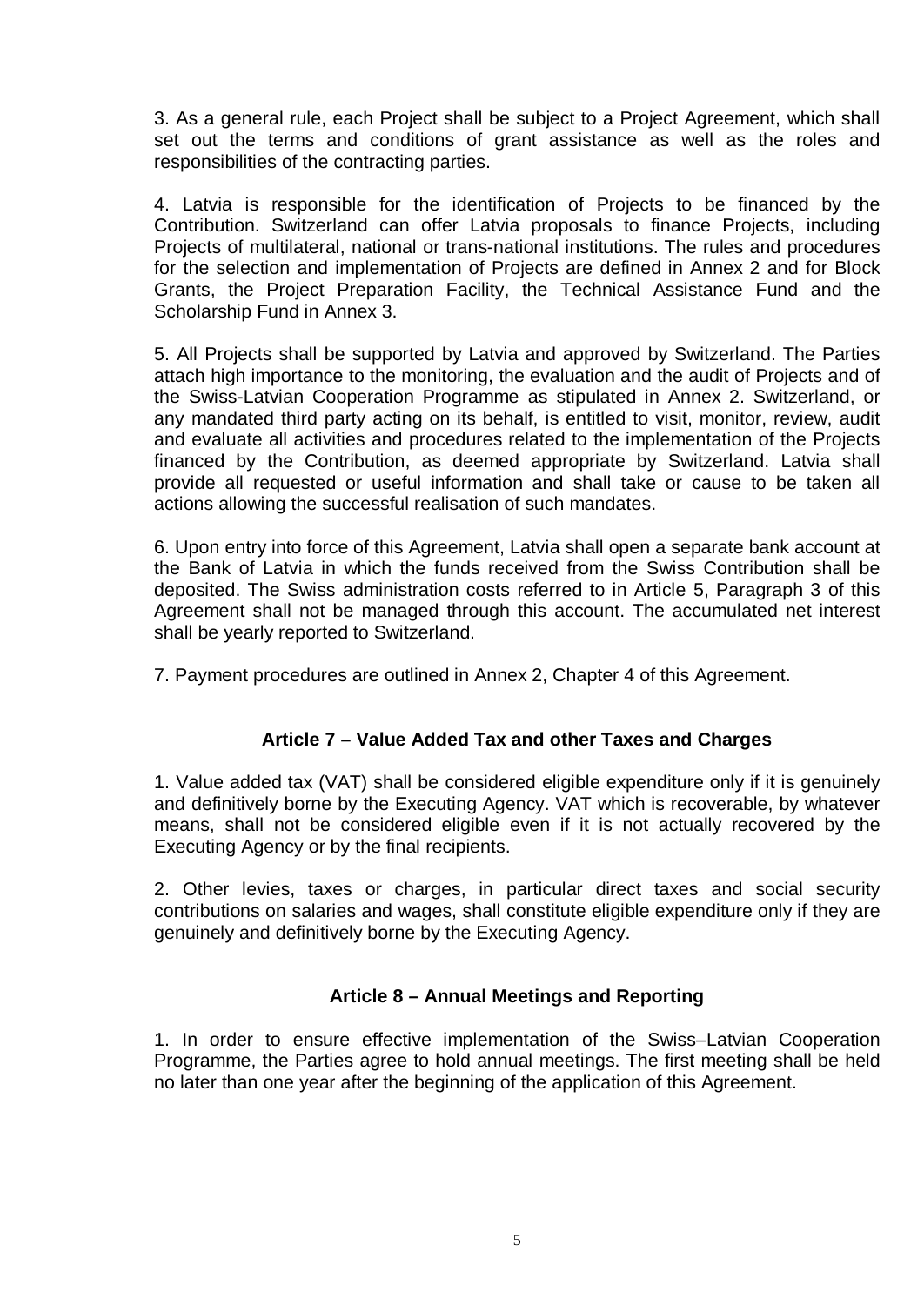2. Latvia shall organize the meetings in cooperation with Switzerland. The NCU shall present one month before the meetings an annual report. Its content shall include but not be limited to the issues listed in Annex 2.

3. Upon the final disbursement under this Agreement, Latvia shall submit to Switzerland a final report assessing the accomplishment of the objective of this Agreement and a final financial statement on the use of the Contribution, based on the financial audits of the Projects.

#### **Article 9 – Competent Authorities**

1. Latvia has authorized the Ministry of Finance to act on its behalf as the NCU for the Swiss-Latvian Cooperation Programme. The NCU shall have the overall responsibility for the management of the Contribution in Latvia, including the responsibility for financial control and audit.

2. Switzerland has authorized:

the Federal Department of Foreign Affairs, acting through the Swiss Agency for Development and Cooperation (SDC)

and

the Federal Department of Economic Affairs, acting through the State Secretariat for Economic Affairs (SECO)

to act on its behalf for the implementation of the Swiss-Latvian Cooperation Programme.

Projects are assigned to one or the other institution according to their respective fields of competence.

3. The Swiss Embassy shall act as the contact point for the NCU with regard to official information referring to the Contribution. Day-to-day communication between the competent authorities may be maintained directly.

#### **Article 10 – Common Concern**

The Parties share a common concern in the fight against corruption, which jeopardises good governance and the proper use of resources needed for development, and, in addition, endangers fair and open competition based upon price and quality. They declare, therefore, their intention of combining their efforts to fight corruption and, in particular, declare that any offer, gift, payment, remuneration or benefit of any kind whatsoever, made to whomsoever, directly or indirectly, with a view to being awarded a mandate or contract within the framework of this Agreement, or during its execution, will be construed as an illegal act or corrupt practice.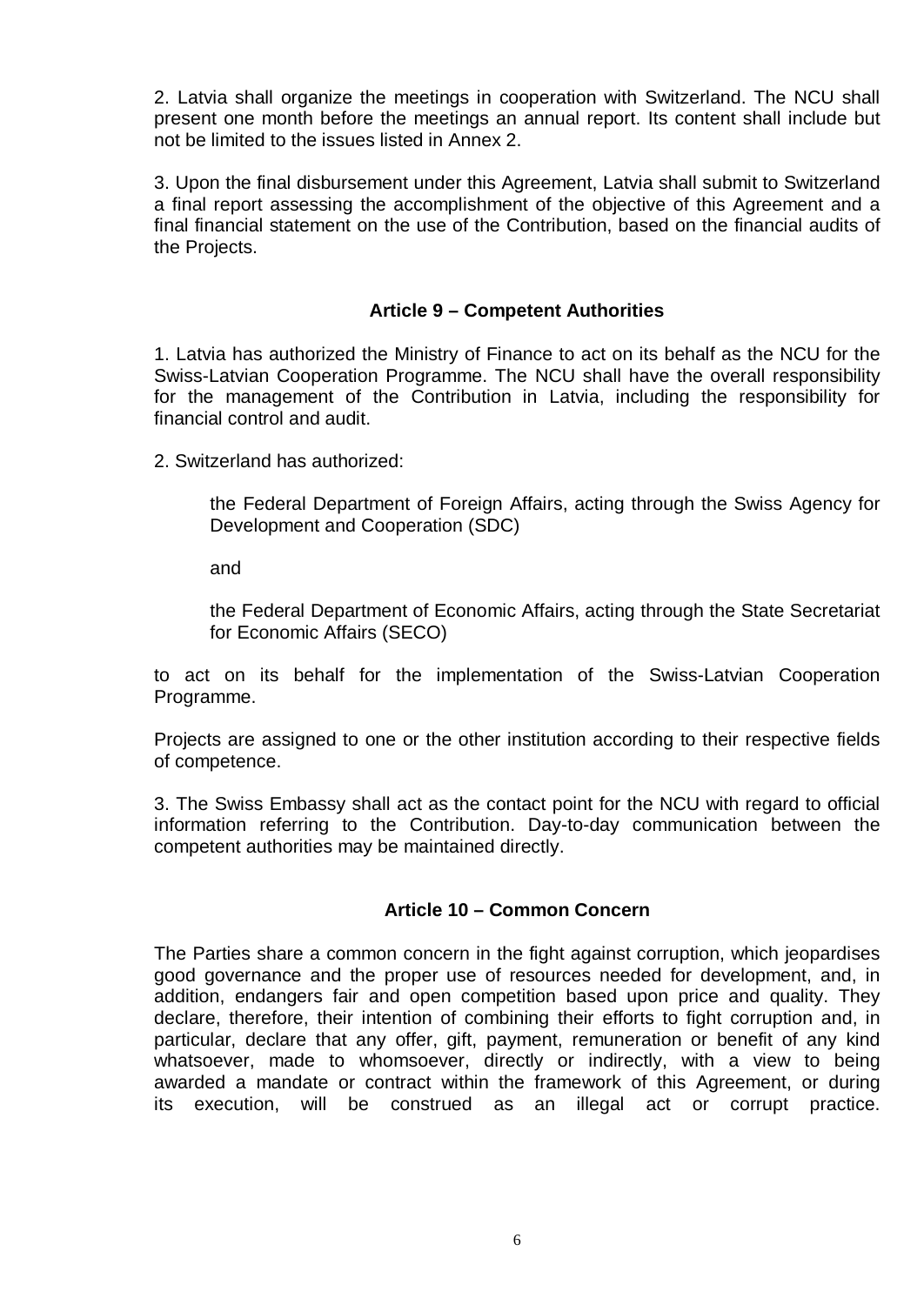Any act of this kind constitutes sufficient grounds to justify termination or annulment of this Agreement, the respective Project Agreement, the procurement or resulting award, or for taking any other corrective measure laid down by applicable law.

#### **Article 11 – Final Provisions**

1. Annexes 1, 2 and 3 shall form an integral part of this Agreement.

2. Any dispute which may result from the application of this Agreement shall be resolved by diplomatic means.

3. Any amendment to this Agreement shall be made in writing with the mutual agreement of the Parties and according to their respective procedures. Any amendment to the Annexes 1, 2 and 3 of this Agreement shall be made in writing with the mutual agreement of the competent authorities mentioned in Article 9.

4. This Agreement can be terminated at any time by one of the Parties upon a sixmonth prior written notice. In this case, the provisions of this Agreement shall continue to apply to the Project Agreements concluded before the termination of this Agreement. The Parties shall decide by mutual agreement any other consequences of the termination.

5. This Agreement shall enter into force on the date of the notification confirming the completion by both Parties of their respective approval procedures. The Agreement covers a Commitment period of five years and a disbursement period of ten years. It applies until the final report by Latvia assessing the accomplishment of the objective of this Agreement is submitted according to Article 8 Paragraph 3. The Commitment period shall start according to Article 3 Paragraph 1. In the case that the Commitment period starts before the entry into force of this Agreement, the Parties shall apply this Agreement provisionally starting on the day of its signature.